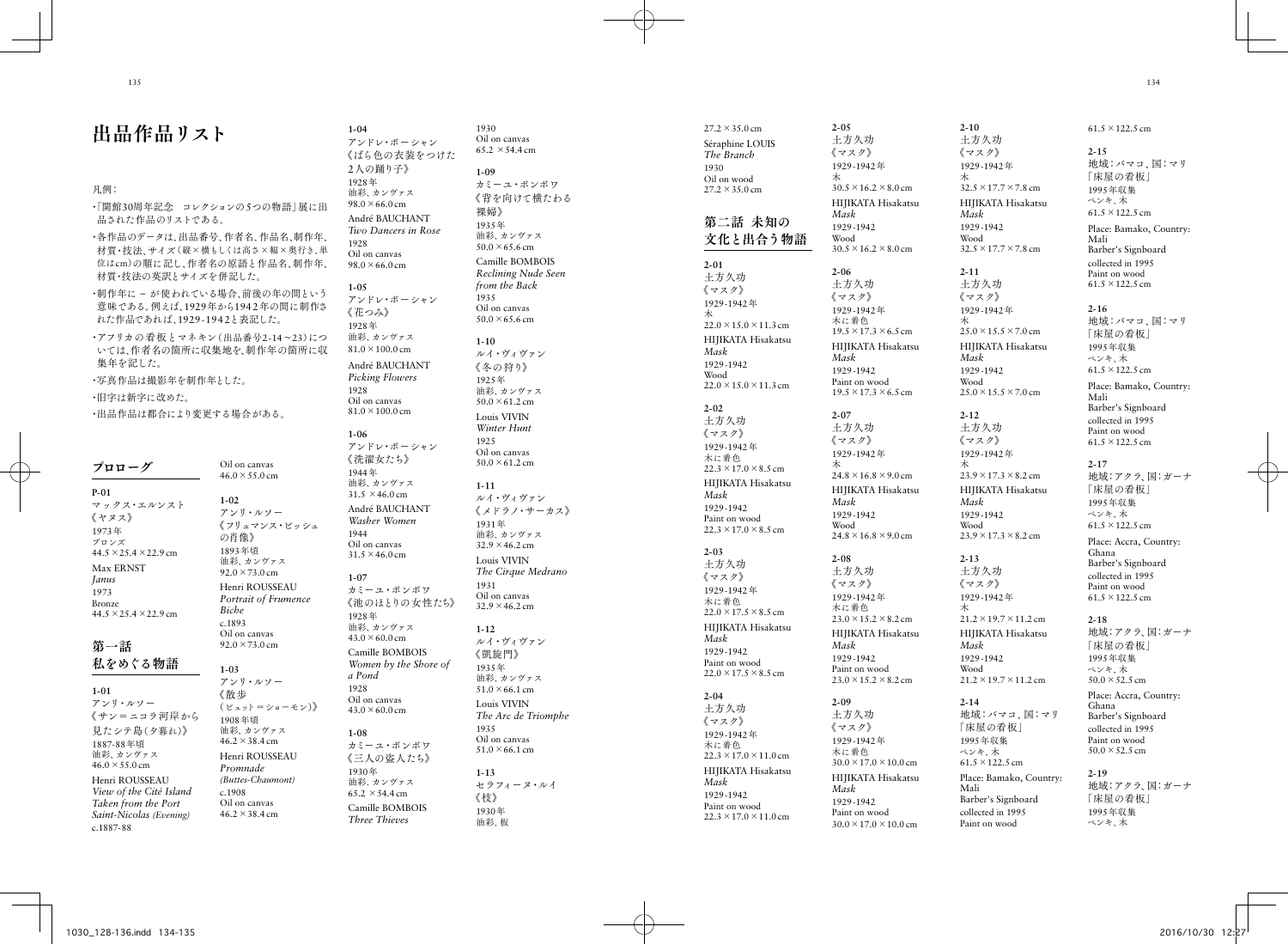**3-01**

1950 年

1950

**3-02**

1951 年

墨、紙

*Gifu* 1951

*spring.*

 $61.5 \times 68.5$  cm Place: Accra, Country: Ghana Barber's Signboard collected in 1995 Paint on wood  $61.5 \times 68.5$  cm **2-20** 地域:アクラ、国:ガーナ 「床屋の看板」 1995年収集 ペンキ、木 61.5 ×122.5 cm Place: Accra, Country: Ghana Barber's Signboard collected in 1995 Paint on wood 61.5 ×122.5 cm **2-21** 地域:アクラ、国:ガーナ 「マネキン」 1995年収集 ペンキ、木  $189.0 \times 182.0 \times 46.5$  cm Place: Accra, Country: Ghana Mannequin collected in 1995 Paint on wood 189.0 ×182.0 ×46.5 cm **2-22** 地域:アクラ、国:ガーナ 「マネキン」 1995年収集 ペンキ、木 150.0 ×136.0 ×30.5 cm Place: Accra, Country: Ghana Mannequin collected in 1995 Paint on wood 150.0 ×136.0 ×30.5 cm **2-23** 地域:アクラ、国:ガーナ 「マネキン」 1995年収集 ペンキ、木  $152.0 \times 145.0 \times 30.5$  cm Place: Accra, Country: Ghana Mannequin collected in 1995 Paint on wood  $152.0 \times 145.0 \times 30.5$  cm

第三話 美術と 言葉で物語る 画:水木伸一 《富士》 水彩、金箔、紙  $135.8 \times 58.6$  cm 書:河東碧梧桐 《雪散る青空乃又た此 頃のそら》 1907-1937 年 墨、金箔、紙  $135.8 \times 57.4 \text{ cm}$ il.: MIZUKI Shin'ichi *Mt. Fuji* Water color and gold leaf on paper  $135.8 \times 58.6$  cm ca.: KAWAHIGASHI Hekigoto *These days snow often falls under blue skies.* 1907-1937 Chinese ink and gold leaf on paper  $135.8 \times 57.4 \text{ cm}$ 画:水木伸一 《岐阜金華山遠望》 水彩、紙 134.4 ×54.3 cm 書:河東碧梧桐 《そちこち山乃尖りの春 さきはかすみてあらず》 1907-1937 年  $134.7 \times 56.3$  cm il.: MIZUKI Shin'ichi *View of Mt. Kinka in*  Water color on paper 134.4 ×54.3 cm ca.: KAWAHIGASHI Hekigoto *The sharp mountain peaks all around are not misty at the start of*  1907-1937 Chinese ink on paper  $134.7 \times 56.3$  cm **3-03** 画:水木伸一 《春霞》 1951 年 水彩、紙 133.5 ×53.7 cm 誘ひ来る》 1907-1937 年 墨、紙  $133.3 \times 53.1 \text{ cm}$ *Spring Mist* 1951 133.5 ×53.7 cm Hekigoto *both.* 1907-1937  $133.3 \times 53.1 \text{ cm}$ **3-04** 画:水木伸一 《美濃風景》 1952 年 水彩、紙 134.7 ×54.4 cm 花おち》 1907-1937 年 墨、紙 134.7 ×54.3 cm *View of Mino* 1952 134.7 ×54.4 cm Hekigoto *on the ground.* 1907-1937 134.7 ×54.3 cm **3-05** 画:水木伸一 《山村の秋》

1953 年

書:河東碧梧桐 《散る頃乃桜隣のも吹き il.: MIZUKI Shin'ichi Water color on paper ca.: KAWAHIGASHI *It is time for the cherry blossoms to fall. The wind blows through the next tree, tempting to scatter the blossoms on*  Chinese ink on paper 書:河東碧梧桐 《独帰る道すがらの桐の il.: MIZUKI Shin'ichi Water color on paper ca.: KAWAHIGASHI *On the way home alone, a paulownia flower fell*  Chinese ink on paper 水彩、紙  $134.5 \times 55.6$  cm 墨、紙 1953 *sets.* **3-06** 墨、紙 1964 *waves.* **3-07** 記》  $33.4 \times 24.2 \times 4.0$  cm

書:河東碧梧桐 《樫乃中の紅葉吹き揺 るゝ夕栄えて来る》 1907-1937 年  $134.4 \times 55.4 \text{ cm}$ il.: MIZUKI Shin'ichi *Mountain Village in Autumn* Water color on paper  $134.5 \times 55.6$  cm ca.: KAWAHIGASHI Hekigoto *Red leaves sway in a forest of oaks as the sun*  1907-1937 Chinese ink on paper 134.4 ×55.4 cm 画:水木伸一 《大島遠望》 1964 年 水彩、紙  $137.5 \times 56.8$  cm 書:河東碧梧桐 《蜻蛉釣る竿寄る波に捨 てゝ行ぬ》 1907-1937 年  $137.5 \times 56.4 \text{ cm}$ il.: MIZUKI Shin'ichi *View of Oshima* Water color on paper  $137.5 \times 56.8$  cm ca.: KAWAHIGASHI Hekigoto *A pole to catch dragonflies had been thrown into the surging*  1907-1937 Chinese ink on paper  $137.5 \times 56.4 \text{ cm}$ 画:水木伸一、書:河東 碧梧桐 《碧水帖 上州ぬる湯の 1932 年 水彩、墨、紙

il.: MIZUKI Shin'ichi, ca.: KAWAHIGASHI Hekigoto *Hekisui-cho: Record of Journey to Hot Spring in the Joshu Region* 1932 Chinese ink and water color on paper  $33.4 \times 24.2 \times 4.0$  cm **3-08** 柚木沙弥郎 《町の人々》 2004 年 水彩、紙粘土、布  $45.0 \times 19.0 \times 19.0$  cm YUNOKI Samiro *People in the Town* 2004 Water color on papiermâché and fabric  $45.0 \times 19.0 \times 19.0$  cm **3-09** 柚木沙弥郎 《町の人々》 2004 年 水彩、紙粘土、布  $52.0 \times 17.0 \times 17.0$  cm YUNOKI Samiro *People in the Town* 2004 Water color on papiermâché and fabric  $52.0 \times 17.0 \times 17.0$  cm **3-10** 柚木沙弥郎 《町の人々》 2004 年 水彩、紙粘土、布  $61.0 \times 14.0 \times 14.0$  cm YUNOKI Samiro *People in the Town* 2004 Water color on papiermâché and fabric  $61.0 \times 14.0 \times 14.0$  cm **3-11** 柚木沙弥郎 《町の人々》 2004 年 水彩、紙粘土、布 58.0 ×17.5 ×17.5 cm YUNOKI Samiro *People in the Town* 2004 Water color on papier-

mâché and fabric 58.0 ×17.5 ×17.5 cm 柚木沙弥郎 《町の人々》 水彩 紙粘土 布 56.5 × 13.5 × 13.5 cm YUNOKI Samiro *People in the Town* Water color on papiermâché and fabric 56.5 × 13.5 × 13.5 cm 柚木沙弥郎 《町の人々》 水彩、紙粘土、布  $71.0 \times 18.0 \times 18.0$  cm YUNOKI Samiro *People in the Town* Water color on papiermâché and fabric  $71.0 \times 18.0 \times 18.0$  cm 柚木沙弥郎 《町の人々》 水彩、紙粘土、布  $44.0 \times 12.5 \times 12.5$  cm YUNOKI Samiro *People in the Town* Water color on papiermâché and fabric  $44.0 \times 12.5 \times 12.5$  cm 柚木沙弥郎 《町の人々》 水彩、紙粘土、布  $54.0 \times 25.0 \times 25.0$  cm YUNOKI Samiro *People in the Town* Water color on papiermâché and fabric  $54.0 \times 25.0 \times 25.0$  cm 柚木沙弥郎 《町の人々》 水彩、紙粘土、布 YUNOKI Samiro 2004 mâché and fabric **3-17** 柚木沙弥郎 《町の人々》 2004 年 水彩、紙粘土、布 YUNOKI Samiro 2004 mâché and fabric **3-18** 柚木沙弥郎 《町の人々》 2004 年 水彩、紙粘土、布 YUNOKI Samiro 2004 mâché and fabric **3-19** 柚木沙弥郎 《町の人々》 2004 年 水彩、紙粘土、布 YUNOKI Samiro 2004 mâché and fabric **3-20** 柚木沙弥郎 《町の人々》 2004 年 水彩、紙粘土、布 YUNOKI Samiro 2004 Water color on papiermâché and fabric  $55.0 \times 15.0 \times 15.0$  cm

**3-12**

2004 年

2004

**3-13**

2004 年

2004

**3-14**

2004 年

2004

**3-15**

2004 年

2004

**3-16**

2004 年

 $58.5 \times 22.0 \times 22.0$  cm *People in the Town* Water color on papier- $58.5 \times 22.0 \times 22.0$  cm  $55.5 \times 17.0 \times 17.0$  cm *People in the Town* Water color on papier- $55.5 \times 17.0 \times 17.0$  cm  $48.5 \times 19.0 \times 19.0$  cm *People in the Town* Water color on papier- $48.5 \times 19.0 \times 19.0$  cm  $49.5 \times 12.0 \times 12.0$  cm *People in the Town* Water color on papier-**3-21** 柚木沙弥郎 《点線》 2009 年 綿  $346.0 \times 60.0$  cm YUNOKI Samiro *Dotted lines* 2009 Cotton cloth  $346.0 \times 60.0$  cm **3-22** 柚木沙弥郎 《うねり》 2009 年 綿  $354.0 \times 62.0$  cm YUNOKI Samiro *Winding Line* 2009 **3-23** 《半玉》 2009 年 綿 2009 **3-24** 柚木沙弥郎 《格子》 2009 年 綿  $346.0 \times 61.0$  cm YUNOKI Samiro 2009 Cotton cloth

*Cross Stripes*  $346.0 \times 61.0$  cm 柚木沙弥郎 《だんだら》 2009 年  $360.0 \times 60.0$  cm YUNOKI Samiro *Horizontal Stripes* 2009 Cotton cloth  $360.0 \times 60.0$  cm

Cotton cloth  $354.0 \times 62.0$  cm 柚木沙弥郎

 $348.0 \times 59.0 \text{ cm}$ YUNOKI Samiro *Half Circles* Cotton cloth  $348.0 \times 59.0$  cm

 $49.5 \times 12.0 \times 12.0$  cm  $55.0 \times 15.0 \times 15.0$  cm *People in the Town* **3-25** 綿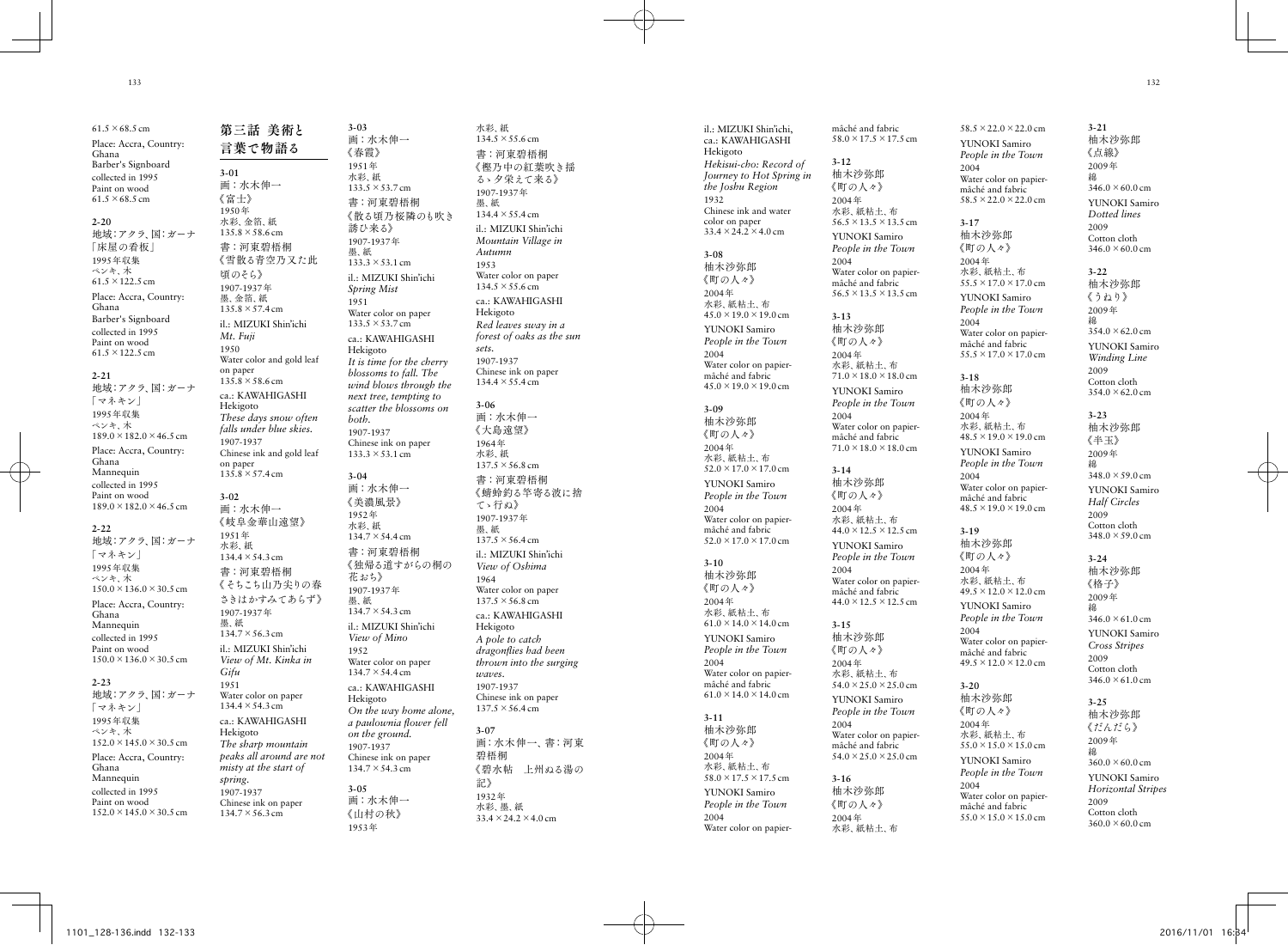17.5 ×12.5 cm

*and joyous!*  $28.5 \times 20.4 \text{ cm}$ 

*happiness!* 27.7 ×21.3 cm

**3-28** 駒井哲郎

1960 年

 $23.1 \times 36.0 \text{ cm}$ 

 $23.1 \times 36.0 \text{ cm}$ 

**3-29** 駒井哲郎 《鳥の静物

1962 年

1962

 $33.3 \times 42.0 \text{ cm}$ 

*The Hand* 1960

**3-26** 柚木沙弥郎 《赤の縦縞》 2009 年 綿  $354.0 \times 60.0$  cm YUNOKI Samiro *Red Vertical Stripes* 2009 Cotton cloth  $354.0 \times 60.0$  cm **3-27** オディロン・ルドン 『ギュスターヴ・フロベー ルに』(『聖アントワーヌの 誘惑』第二集) 1889 年 リトグラフ、紙(シン・アプリケ) Odilon REDON *To Gustave Flaubert (The Temptation of Saint Anthony, second series)* 1889 Lithograph on paper (chine appliqué) 扉絵 Title page 28.1 ×20.3 cm Ⅰ. 聖アントワーヌ:…… その顔を覆い隠す長い 髪の毛を透かし見た時、 私はそれがアンモナリヤ だと思い込んだのだ…… Ⅰ*. Saint Anthony:… Beneath her long hair, which covered her face, I thought I recognized Ammonaria…* 28.7 ×23.2 cm Ⅱ. …… 血の色をした 細長い蛹…… Ⅱ. *…A long chrysalis, the color of blood…*  $21.9 \times 19.0 \text{ cm}$ Ⅲ. 死神:私の皮肉には どんな皮肉もかないやし ない!

Ⅲ*. Death: My irony surpasses all other!* 26.0 ×19.7 cm

Ⅳ. 聖アントワーヌ: ど こかに始原的な形象が あるはずだ。その身体は

映像にすぎないのだ。 Ⅳ*. Saint Anthony: He has to share the primordial figures whose bodies are only images.* Ⅴ. スフィンクス:……私 のまなざしは何物にもそ らされることなく、万象 の彼方. 近づきえない地 平のはてにじっと向けら れたままでいるのだ。 キマイラ:私はね、軽々 として陽気だよ! Ⅴ*. The Sphinx: …My gaze that cannot be distracted stays tense through the things above an inaccessible horizon. The Chimera: I am light*  Ⅵ. スキヤポデス: 頭を できるだけ低くすること、 それが幸福の秘訣だ! Ⅵ*. The Sciapodes: The head as low as possible that is the secret of*  《手 (la mains ) 》 リフトグランド・エッチング、 アクアチント、エッチング、紙 KOMAI Tetsuro Lift-ground etching, aquatint, etching on paper (死んだ鳥の静物)》 エッチング、リフトグランド・ エッチング、アクアチント、紙 KOMAI Tetsuro *Still Life of a Bird (Still Life of a Dead Bird)* Etching, lift-ground etching, aquatint on paper  $33.3 \times 42.0 \text{ cm}$ **3-30** 駒井哲郎 《鏡》 1962 年 リフトグランド・エッチング、 アクアチント、エッチング、エ ングレーヴィング、エンボス、 紙 33.6 ×42.4 cm KOMAI Tetsuro *Mirror* 1962 Lift-ground etching, aquatint, etching, engraving, emboss on paper 33.6 ×42.4 cm **3-31** 駒井哲郎 《poisson ou poison(魚ま たは毒) 》 1962 年 エッチング、紙  $26.0 \times 36.1 \text{ cm}$ KOMAI Tetsuro *Fish or Poison* 1962 Etching on paper  $26.0 \times 36.1 \text{ cm}$ **3-32** 駒井哲郎 《貝 (Coquillage ) 》 1962 年 サンドペーパーによるエッチ ング、エッチング、ドライポイ ント、紙 26.0 ×39.7 cm KOMAI Tetsuro *Shell* 1962 Etching with sandpaper, etching, drypoint on paper 26.0 ×39.7 cm **3-33** 駒井哲郎 《からみあい》 1963 年 リフトグランド・エッチング、ア クアチント、エンボス、紙  $30.3 \times 42.1$  cm KOMAI Tetsuro *Entanglements* 1963 Lift-ground etching,

aquatint, emboss on paper 30.3 ×42.1 cm

# 挿話 暮らしの姿

**ep-01** 桑原甲子雄 《 掛軸屋》〈 世田谷ボロ 市〉より 1936 年 ゼラチン・シルバー・プリント 45.5 ×30.2 cm KUWABARA Kineo *Scroll Painting Vendor,*  from "Setagaya Flea Market" 1936 Gelatin silver print 45.5 ×30.2 cm **ep-02**

桑原甲子雄 《 牛めし》〈 世田谷ボロ 市〉より 1936 年 ゼラチン・シルバー・プリント 30.2 ×45.5 cm KUWABARA Kineo *Beef Rice,* from "Setagaya Flea Market" 1936 Gelatin silver print  $30.2 \times 45.5$  cm **ep-03**

桑原甲子雄 《松陰神社前駅》〈世田谷 ボロ市〉より 1936 年 ゼラチン・シルバー・プリント 30.2 ×45.5 cm KUWABARA Kineo *Shoin-jinjamae Station,*  from "Setagaya Flea Market" 1936 Gelatin silver print 30.2 ×45.5 cm

**ep-04** 桑原甲子雄 《世田谷区若林町(世田 谷区世田谷)》〈世田谷ボ ロ市〉より 1936 年 ゼラチン・シルバー・プリント 45.5 ×30.2 cm KUWABARA Kineo *Wakabayashicho,* 

1936 Gelatin silver print  $45.5 \times 30.2$  cm **ep-05** 桑原甲子雄 《瀬戸物》〈世田谷ボロ市〉 より 1936 年 ゼラチン・シルバー・プリント  $45.5 \times 30.2$  cm KUWABARA Kineo *Chinaware,* from "Setagaya Flea Market" 1936 Gelatin silver print  $45.5 \times 30.2$  cm **ep-06** 桑原甲子雄 《そば屋》〈世田谷ボロ市〉 より 1936 年 ゼラチン・シルバー・プリント  $45.5 \times 30.2$  cm KUWABARA Kineo *Chinese Noodle Shop,*  from "Setagaya Flea Market" 1936 Gelatin silver print  $45.5 \times 30.2$  cm **ep-07** 桑原甲子雄 《たばこ》〈世田谷ボロ市〉 より 1936 年 ゼラチン・シルバー・プリント  $45.5 \times 30.2$  cm KUWABARA Kineo *Tobacco,* from "Setagaya Flea Market" 1936 Gelatin silver print  $45.5 \times 30.2$  cm **ep-08** 桑原甲子雄 《電蓄》〈世田谷ボロ市〉 より 1936 年 ゼラチン・シルバー・プリント 30.2 ×45.5 cm KUWABARA Kineo *Old Record Player Parts,*  from "Setagaya Flea

*Setagaya-ku,* from "Setagaya Flea Market" Market" 1936 Gelatin silver print 30.2 ×45.5 cm

#### **ep-09** 桑原甲子雄 《古靴》〈世田谷ボロ市〉 より 1936 年 ゼラチン・シルバー・プリント  $45.5 \times 30.2$  cm

1936

より

KUWABARA Kineo *Old Shoes,* from "Setagaya Flea Market" Gelatin silver print  $45.5 \times 30.2$  cm **ep-10** 桑原甲子雄 《古時計》〈世田谷ボロ市〉 1936 年 ゼラチン・シルバー・プリント  $45.5 \times 30.2$  cm KUWABARA Kineo **4-02** 熊谷守一 1955年頃 鉛筆、紙 KUMAGAI Morikazu *Untitled (Toad)* c.1955

*Old Clock,* from "Setagaya Flea Market" 1936 Gelatin silver print  $45.5 \times 30.2$  cm

**ep-11** 桑原甲子雄 《ブロマイド》〈世田谷ボロ 市〉より 1936 年 ゼラチン・シルバー・プリント

 $45.5 \times 30.2$  cm KUWABARA Kineo *Bromide Photograph,*  from "Setagaya Flea Market" 1936

Gelatin silver print  $45.5 \times 30.2$  cm **ep-12**

桑原甲子雄 《マスク》〈世田谷ボロ市〉 より 1936 年 ゼラチン・シルバー・プリント  $45.5 \times 30.2$  cm KUWABARA Kineo *Mask,* from "Setagaya Flea Market" 1936

Gelatin silver print 45.5 ×30.2 cm

## 第四話 大きな物語 のなかの私

**4-01** 熊谷守一 《不詳(とんぼ) 》 1955年頃 鉛筆、紙 22.8 ×17.3 cm KUMAGAI Morikazu *Untitled (Dragonfly)* c.1955 Pencil on paper

22.8 ×17.3 cm

17.2 ×22.8 cm

Pencil on paper 17.2 ×22.8 cm

**4-03** 熊谷守一 《不詳(裸) 》 1955年頃 鉛筆、紙 17.1 ×22.8 cm KUMAGAI Morikazu *Untitled (Nude)* c.1955 Pencil on paper 17.1 ×22.8 cm

**4-04** 熊谷守一

蟀) 》 1955年頃 鉛筆、紙

c.1955

《不詳(ひきがえる) 》 《不詳(ネズミ) 》 1955年頃 鉛筆、紙  $12.8 \times 17.2$  cm KUMAGAI Morikazu *Untitled (Mouse)* c.1955

**4-07**

Pencil on paper 12.8 ×17.2 cm

熊谷守一 《不詳(柿) 》 1955年頃 鉛筆、紙 17.1 ×22.7 cm KUMAGAI Morikazu *Untitled (Persimmons)* c.1955

Pencil on paper 17.1 ×22.7 cm **4-08** 熊谷守一

《不詳( 金魚、睡蓮、蟻、蟋 《不詳(柿、ナシ) 》 1955年頃 鉛筆、紙 17.3 ×22.8 cm

KUMAGAI Morikazu *Untitled (Persimmon, Pears)* c.1955 Pencil on paper 17.3 ×22.8 cm

 $22.8 \times 17.1 \text{ cm}$ KUMAGAI Morikazu *Untitled (Goldfish, Water Lily, Ant, Cricket)* Pencil on paper  $22.8 \times 17.1 \text{ cm}$ **4-09** 熊谷守一 《不詳(茸) 》 1955年頃 鉛筆、紙

17.1 ×22.8 cm KUMAGAI Morikazu

*Untitled (Mushrooms)*

《不詳(カタツムリ、菊スイ、

**4-05** 熊谷守一

白い蝶、蝶)》 1955年頃 鉛筆、紙  $22.7 \times 17.0$  cm KUMAGAI Morikazu *Untitled (Snail, Longhorned Beetle, White Butterfly, Butterfly)* c.1955 Pencil on paper 22.7 ×17.0 cm **4-06** 熊谷守一